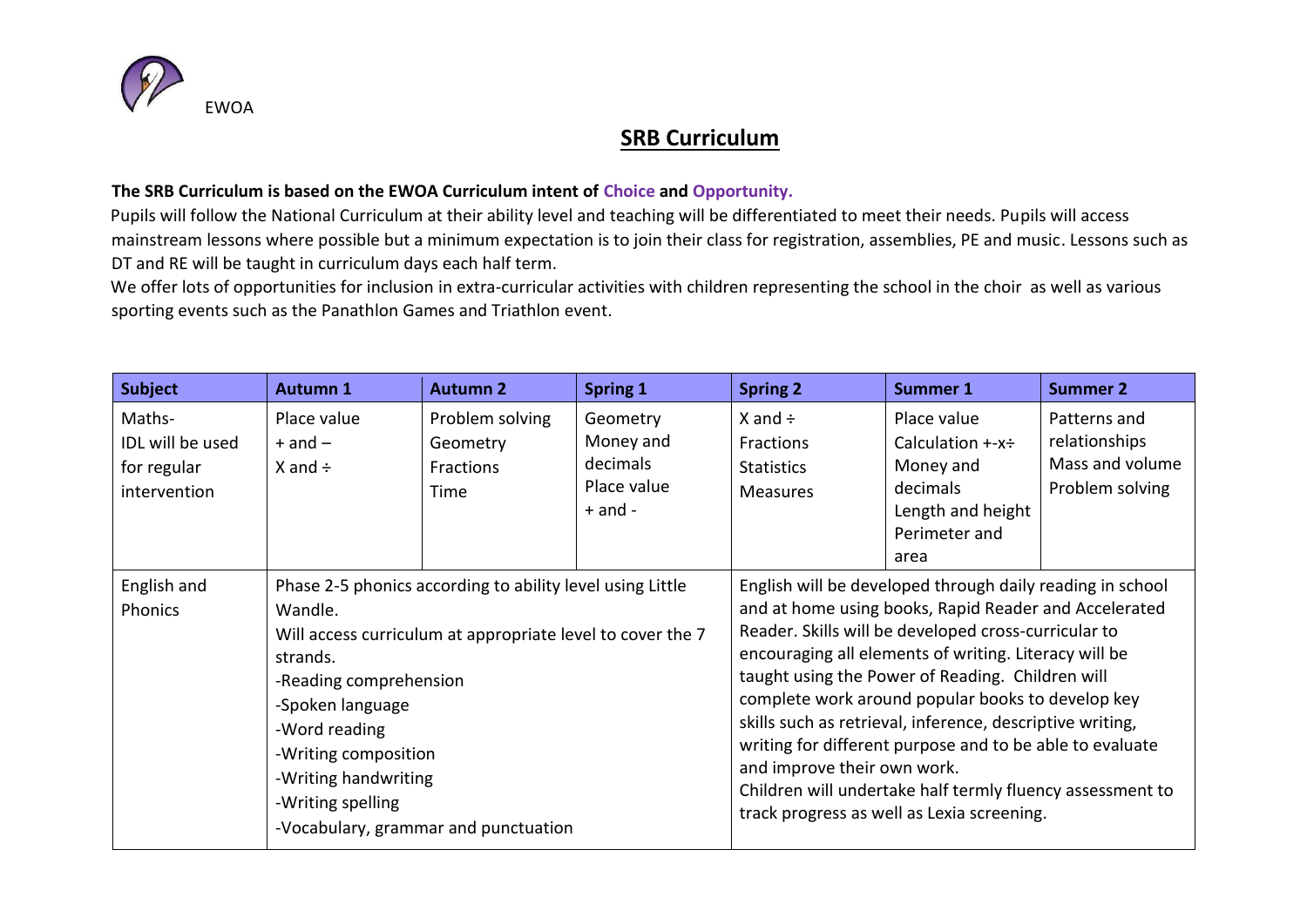## Page **1** of **2**



| Science      | <b>Healthy bodies</b>                                                | Light and shadows                                              | Changing states                                                | Electricity                                                    | Living things                                                     | Big build                                                      |
|--------------|----------------------------------------------------------------------|----------------------------------------------------------------|----------------------------------------------------------------|----------------------------------------------------------------|-------------------------------------------------------------------|----------------------------------------------------------------|
| PE           | <b>Health and fitness</b>                                            | Gymnastics                                                     | Dance                                                          | Games<br>Football<br>Tennis<br>Tag rugby                       | Hockey<br>Netball<br>Basketball<br>Tennis                         | <b>Athletics</b>                                               |
| Art          | Line knowledge                                                       | Still life and form<br>knowledge                               | Landscape and<br>symmetry<br>knowledge                         | Mythological<br>paintings                                      |                                                                   |                                                                |
| DT           | Food-healthy and<br>varied diet                                      | 2D shape to 3D<br>product                                      | Mechanical<br>systems- lever and<br>linkages                   | Field to fork-<br>local produce                                | Structure-shell<br>structures                                     | Electrical systems-<br>simple circuits<br>and switches.        |
| Computing    | Digital literacy                                                     | Information<br>technology- word                                | Information<br>technology-<br><b>PowerPoints</b>               | Digital literacy                                               | Computer science                                                  | Computer science                                               |
| <b>Music</b> | Inclusion with<br>mainstream-<br>taught at year<br>group level       | Inclusion with<br>mainstream-<br>taught at year<br>group level | Inclusion with<br>mainstream-<br>taught at year<br>group level | Inclusion with<br>mainstream-<br>taught at year<br>group level | Inclusion with<br>mainstream-<br>taught at year<br>group level    | Inclusion with<br>mainstream-<br>taught at year<br>group level |
| <b>PSHE</b>  | Autism standards-<br>Emotional<br>understanding<br>and selfawareness | Autism standards-<br>Communication<br>and interaction          | Autism standards-<br>Learning and<br>engagement                | Autism standards-<br><b>Healthy living</b>                     | Autism standards-<br>Social<br>understanding<br>and relationships | Autism standards-<br>Community<br>participation                |
| <b>RE</b>    | Diwali                                                               | Christmas                                                      | Jesus miracles                                                 | Easter                                                         | Hindu beliefs                                                     | Pilgrimage                                                     |